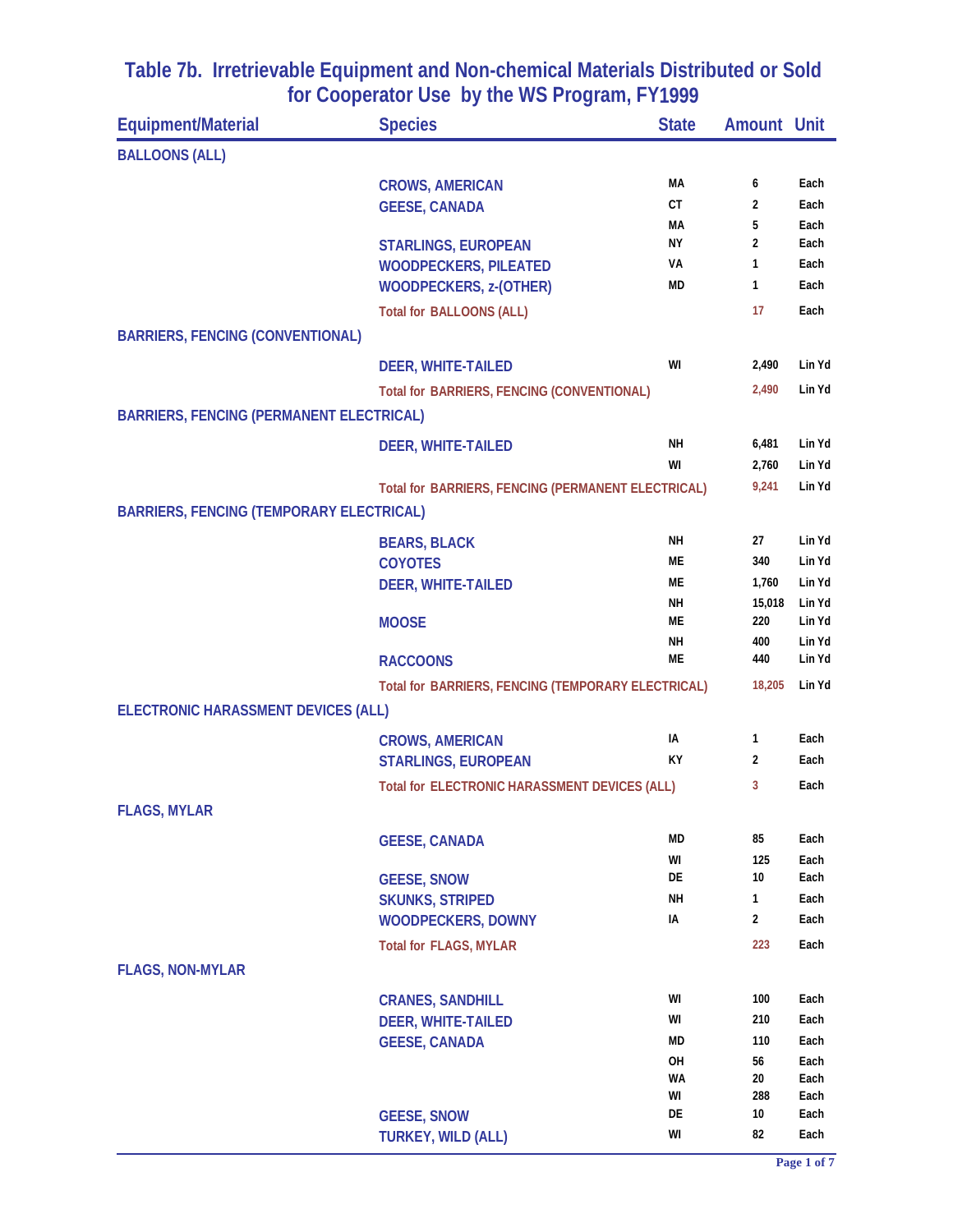| Equipment/Material              | <b>Species</b>                            | <b>State</b>           | <b>Amount Unit</b> |              |
|---------------------------------|-------------------------------------------|------------------------|--------------------|--------------|
| <b>FLAGS, NON-MYLAR</b>         |                                           |                        |                    |              |
|                                 | Total for FLAGS, NON-MYLAR                |                        | 876                | Each         |
| <b>GLUE BOARDS</b>              |                                           |                        |                    |              |
|                                 |                                           |                        |                    |              |
|                                 | <b>MICE, HOUSE</b>                        | NE                     | 1                  | Each         |
|                                 | RATS, BLACK (ROOF)                        | TX                     | 8                  | Each         |
|                                 | <b>RATS, NORWAY</b>                       | TX                     | 2                  | Each         |
|                                 | <b>Total for GLUE BOARDS</b>              |                        | 11                 | Each         |
| LURE CROPS/SUPPLEMENTAL FEEDING |                                           |                        |                    |              |
|                                 | <b>DEER, WHITE-TAILED</b>                 | WI                     | 17                 | Acre         |
|                                 | Total for LURE CROPS/SUPPLEMENTAL FEEDING |                        | 17                 | Acre         |
|                                 |                                           |                        |                    |              |
| <b>PYROTECHNICS (ALL)</b>       |                                           |                        |                    |              |
|                                 | <b>BEARS, BLACK</b>                       | NΗ                     | 75                 | Each         |
|                                 | <b>BLACKBIRDS, RED-WINGED</b>             | ΜN                     | 50                 | Each         |
|                                 |                                           | <b>MS</b>              | 75                 | Each         |
|                                 | <b>BLACKBIRDS, z-(MIXED SPECIES)</b>      | AL                     | 200                | Each         |
|                                 |                                           | AR                     | 5,688              | Each         |
|                                 |                                           | GA                     | 100                | Each         |
|                                 |                                           | ID                     | 25                 | Each         |
|                                 |                                           | LA<br><b>MS</b>        | 1,250<br>4,000     | Each<br>Each |
|                                 |                                           | <b>ND</b>              | 2                  | Each         |
|                                 |                                           | <b>NH</b>              | 30                 | Each         |
|                                 |                                           | ΝM                     | 225                | Each         |
|                                 |                                           | TX                     | 20                 | Each         |
|                                 |                                           | WI                     | 200                | Each         |
|                                 |                                           | WV<br>LA               | 60<br>900          | Each<br>Each |
|                                 | <b>COOTS, AMERICAN</b>                    | AR                     |                    | Each         |
|                                 | <b>CORMORANTS, DOUBLE-CRESTED</b>         |                        | 1,050              |              |
|                                 |                                           | FL.<br>GA              | 400<br>200         | Each<br>Each |
|                                 |                                           | ID                     | 20                 | Each         |
|                                 |                                           | ME                     | 25                 | Each         |
|                                 |                                           | MN                     | 50                 | Each         |
|                                 |                                           | <b>MS</b>              | 200                | Each         |
|                                 | <b>CRANES, SANDHILL</b>                   | <b>NM</b>              | 350                | Each         |
|                                 |                                           | WI                     | 3,150              | Each         |
|                                 | <b>CROWS, AMERICAN</b>                    | LA                     | 400                | Each         |
|                                 |                                           | MA                     | 1                  | Each         |
|                                 |                                           | <b>NH</b><br><b>NM</b> | 25<br>300          | Each         |
|                                 |                                           | WA                     | 2                  | Each<br>Each |
|                                 |                                           | WI                     | 2                  | Each         |
|                                 |                                           | WV                     | 200                | Each         |
|                                 | <b>DEER, MULE</b>                         | UT                     | 2                  | Each         |
|                                 |                                           | <b>WA</b>              | 1                  | Each         |
|                                 | <b>DEER, WHITE-TAILED</b>                 | AR                     | 144                | Each         |
|                                 |                                           | ME                     | 356                | Each         |
|                                 |                                           | <b>NH</b>              | 770                | Each         |
|                                 | <b>DOVE, SPOTTED</b>                      | WI<br>HI               | 3,780<br>100       | Each<br>Each |
|                                 |                                           |                        |                    |              |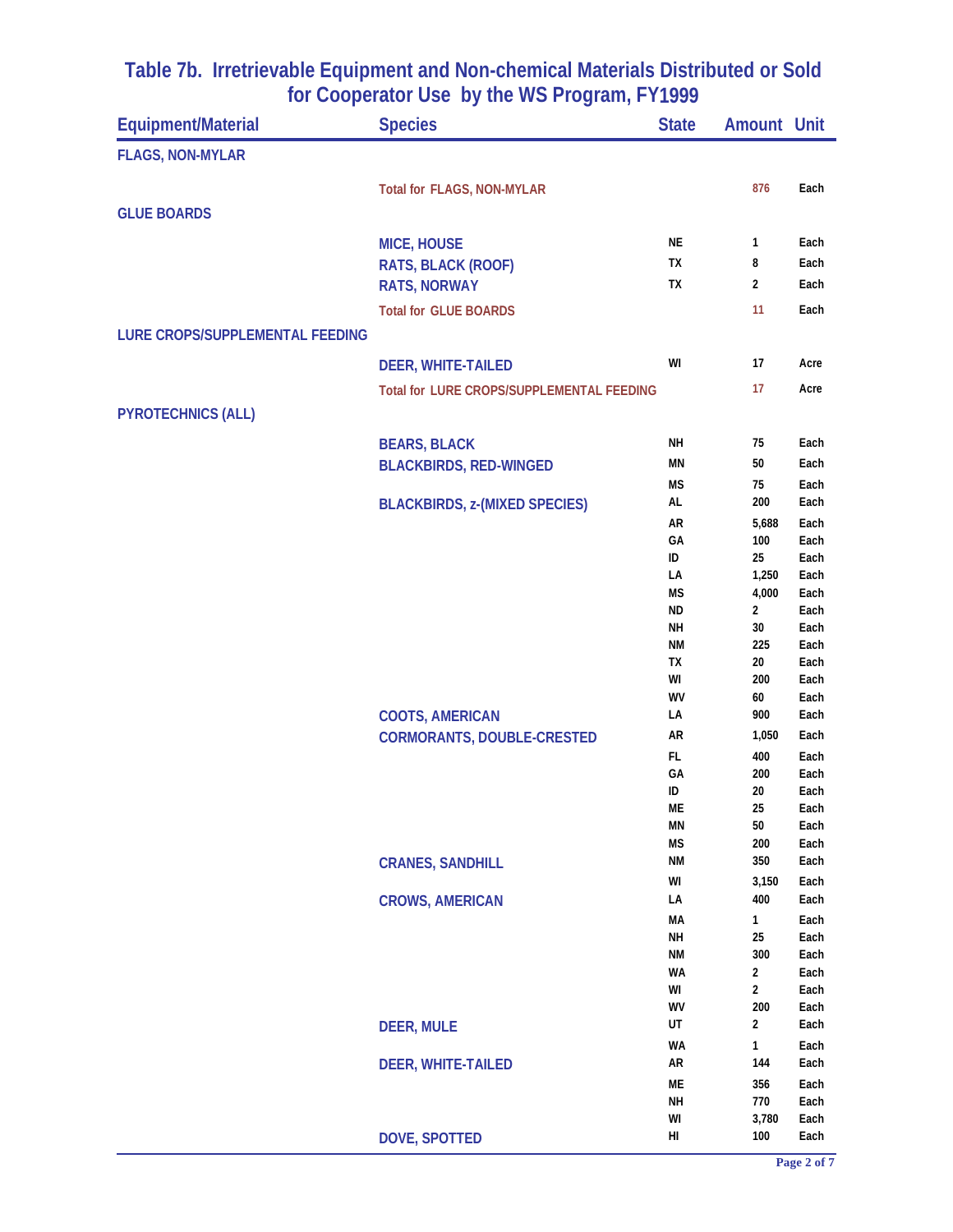| Equipment/Material        | <b>Species</b>                     | <b>State</b>    | <b>Amount Unit</b> |              |
|---------------------------|------------------------------------|-----------------|--------------------|--------------|
| <b>PYROTECHNICS (ALL)</b> |                                    |                 |                    |              |
|                           | <b>DUCKS, DABBLING (OTHER)</b>     | LA              | 100                | Each         |
|                           |                                    | <b>NM</b>       | 200                | Each         |
|                           | <b>DUCKS, WHISTLING (OTHER)</b>    | LA              | 150                | Each         |
|                           | <b>EGRETS, CATTLE</b>              | AR              | 550                | Each         |
|                           | <b>EGRETS, GREAT</b>               | <b>NM</b>       | 200                | Each         |
|                           |                                    | OH              | 125                | Each         |
|                           | <b>EGRETS/HERONS (MIXED)</b>       | AR              | 648                | Each         |
|                           | <b>EGRETS/HERONS/IBIS (MIXED)</b>  | LA              | 372                | Each         |
|                           | <b>FINCHES, HOUSE</b>              | <b>WA</b>       | 1                  | Each         |
|                           | <b>FOWL, PEA</b>                   | VA              | 100                | Each         |
|                           | <b>GEESE, CANADA</b>               | AR              | 800                | Each         |
|                           |                                    | СT              | $\mathbf{1}$       | Each         |
|                           |                                    | GA              | 4,475              | Each         |
|                           |                                    | ID              | 75                 | Each         |
|                           |                                    | MA              | 201                | Each         |
|                           |                                    | <b>MD</b>       | 90                 | Each         |
|                           |                                    | ME              | 1,838              | Each         |
|                           |                                    | MN              | 25                 | Each         |
|                           |                                    | MO              | 4                  | Each         |
|                           |                                    | <b>MS</b>       | 100                | Each         |
|                           |                                    | NΗ<br>NJ        | 270<br>75          | Each<br>Each |
|                           |                                    | <b>NM</b>       | 150                | Each         |
|                           |                                    | NΥ              | 60                 | Each         |
|                           |                                    | OH              | 675                | Each         |
|                           |                                    | 0R              | 3,923              | Each         |
|                           |                                    | TN              | 30                 | Each         |
|                           |                                    | VA              | 800                | Each         |
|                           |                                    | <b>WA</b>       | 5                  | Each         |
|                           |                                    | WI              | 5,602              | Each         |
|                           |                                    | WV              | 1,122<br>100       | Each         |
|                           | <b>GEESE, SNOW</b>                 | AR              |                    | Each         |
|                           |                                    | LA<br><b>WA</b> | 100<br>20          | Each<br>Each |
|                           | <b>GOPHERS, POCKET (ALL)</b>       | ND              | $\mathbf{1}$       | Each         |
|                           |                                    | TХ              | 401                | Each         |
|                           | <b>GRACKLES, GREAT-TAILED</b>      | ME              | 25                 | Each         |
|                           | <b>GULLS, HERRING</b>              |                 |                    |              |
|                           |                                    | <b>NM</b><br>ID | 200<br>50          | Each<br>Each |
|                           | <b>GULLS, RING-BILLED</b>          |                 |                    |              |
|                           |                                    | UT<br>WV        | 100<br>50          | Each<br>Each |
|                           | <b>HAWKS, RED-TAILED</b>           |                 |                    |              |
|                           | HAWKS, z-(OTHER)                   | GA              | 55                 | Each         |
|                           | <b>HERONS, BLACK-CROWNED NIGHT</b> | ID              | 25                 | Each         |
|                           |                                    | <b>NM</b>       | 100                | Each         |
|                           | <b>HERONS, GREAT BLUE</b>          | MN              | 25                 | Each         |
|                           |                                    | OH              | 350                | Each         |
|                           |                                    | VA<br>ID        | 100<br>175         | Each         |
|                           | <b>MAGPIES, BLACK-BILLED</b>       |                 |                    | Each         |
|                           | <b>MALLARDS</b>                    | <b>NM</b>       | 300                | Each         |
|                           | <b>MOOSE</b>                       | ME              | 100                | Each         |
|                           |                                    | <b>NH</b>       | $5\phantom{.0}$    | Each         |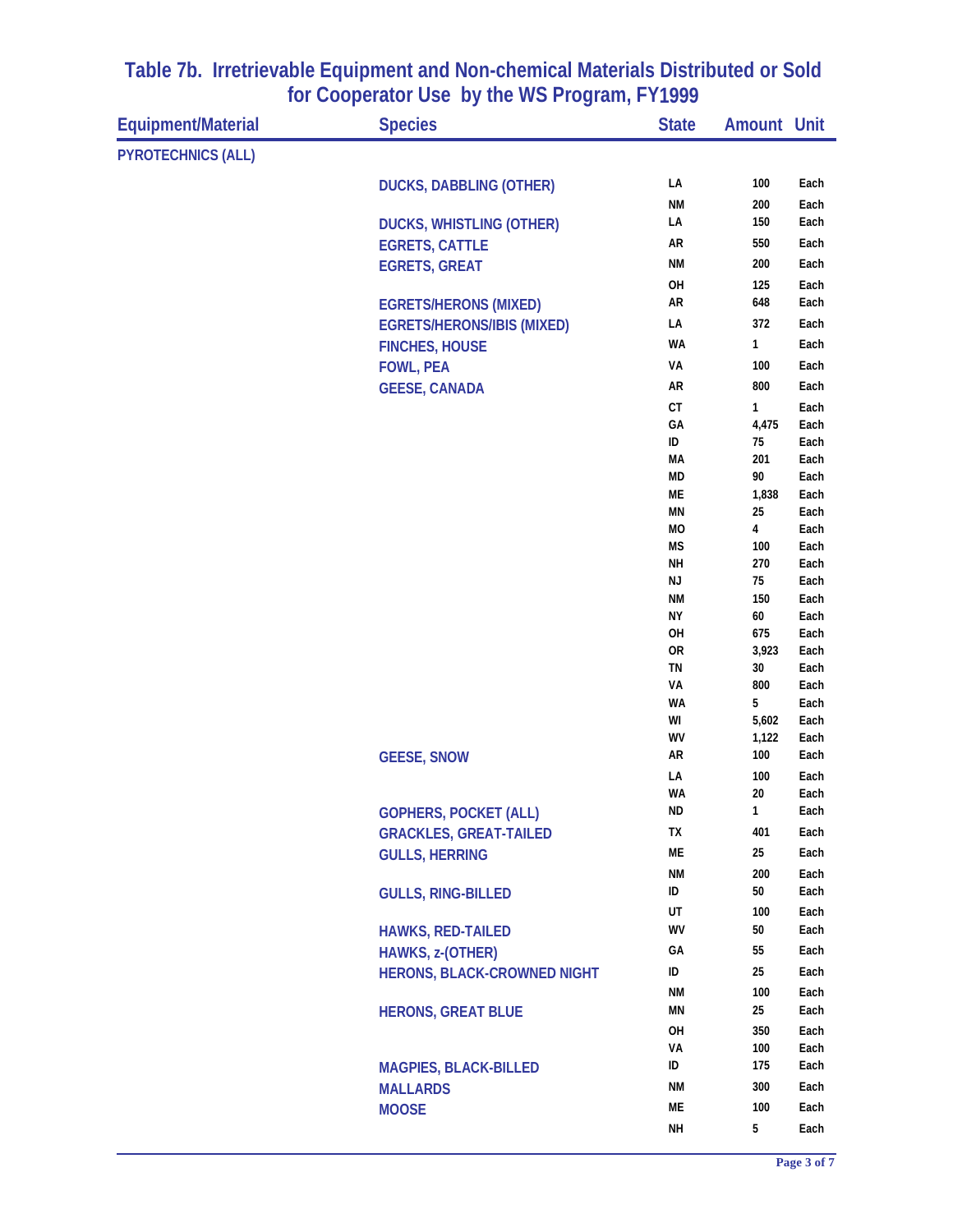| <b>PYROTECHNICS (ALL)</b><br>AR<br>144<br>Each<br><b>NUTRIAS</b><br>ID<br>50<br>Each<br>PELICANS, AMERICAN WHITE<br>ΝM<br>400<br>Each<br><b>RAVENS, COMMON</b><br>AR<br>300<br>Each<br><b>ROBINS, AMERICAN</b><br>GA<br>25<br>Each<br><b>OR</b><br>500<br>Each<br>WA<br>1<br>Each<br><b>MN</b><br>25<br>Each<br><b>STARLINGS, EUROPEAN</b><br>25<br><b>NH</b><br>Each<br><b>OR</b><br>2,200<br>Each<br>WA<br>1<br>Each<br>WV<br>650<br>Each<br>NJ<br>25<br>Each<br><b>SWANS, TUNDRA (WHISTLING)</b><br><b>NH</b><br>60<br><b>TURKEY, WILD (ALL)</b><br>Each<br>WI<br>605<br>Each<br>FL<br>460<br>Each<br><b>VULTURES, BLACK</b><br>LA<br>325<br>Each<br>ΝJ<br>25<br>Each<br>OK<br>1<br>Each<br>VA<br>300<br>Each<br>KS<br>50<br>Each<br><b>VULTURES, TURKEY</b><br><b>MN</b><br>50<br>Each<br>ΝY<br>50<br>Each<br>OH<br>25<br>Each<br>PA<br>6<br>Each<br>SD<br>Each<br>100<br>AL<br>300<br>Each<br><b>VULTURES, z-(MIXED)</b><br>AR<br>200<br>Each<br>FL<br>1,520<br>Each<br>GA<br>1,730<br>Each<br>TX<br>25<br>Each<br>VA<br>300<br>Each<br>LA<br>1,275<br>Each<br><b>WADING BIRDS (OTHER)</b><br>ME<br>100<br>Each<br><b>WAXWINGS, CEDAR</b><br>0R<br>200<br>Each<br>NΗ<br>1<br>Each<br><b>WOODPECKERS, z-(OTHER)</b><br>VA<br>100<br>Each<br>z-PASSERINES (OTHER)<br>61,631<br>Each<br><b>Total for PYROTECHNICS (ALL)</b><br>SCARECROWS (ALL) (OWL, SNAKE, SILHOUETTE)<br>MD<br>1<br>Each<br><b>CARDINALS, NORTHERN</b><br><b>WA</b><br>2<br>Each<br><b>FLICKERS, NORTHERN</b><br>0R<br>5<br>Each<br><b>GEESE, CANADA</b><br>OH<br>$\overline{2}$<br>Each<br><b>ROBINS, AMERICAN</b><br>PA<br>$\overline{2}$<br>Each<br><b>WOODPECKERS, DOWNY</b><br>PA<br>1<br>Each<br><b>WOODPECKERS, z-(OTHER)</b><br>Total for SCARECROWS (ALL) (OWL, SNAKE, SILHOUETTE)<br>13<br>Each<br><b>SNARES, NECK</b><br>ID<br>1<br>Each<br><b>BADGERS</b><br>LA<br>4<br>Each<br><b>BEAVERS</b> | <b>Equipment/Material</b> | <b>Species</b> | <b>State</b> | <b>Amount Unit</b> |  |
|---------------------------------------------------------------------------------------------------------------------------------------------------------------------------------------------------------------------------------------------------------------------------------------------------------------------------------------------------------------------------------------------------------------------------------------------------------------------------------------------------------------------------------------------------------------------------------------------------------------------------------------------------------------------------------------------------------------------------------------------------------------------------------------------------------------------------------------------------------------------------------------------------------------------------------------------------------------------------------------------------------------------------------------------------------------------------------------------------------------------------------------------------------------------------------------------------------------------------------------------------------------------------------------------------------------------------------------------------------------------------------------------------------------------------------------------------------------------------------------------------------------------------------------------------------------------------------------------------------------------------------------------------------------------------------------------------------------------------------------------------------------------------------------------------------------------------------------------------------------------------------|---------------------------|----------------|--------------|--------------------|--|
|                                                                                                                                                                                                                                                                                                                                                                                                                                                                                                                                                                                                                                                                                                                                                                                                                                                                                                                                                                                                                                                                                                                                                                                                                                                                                                                                                                                                                                                                                                                                                                                                                                                                                                                                                                                                                                                                                 |                           |                |              |                    |  |
|                                                                                                                                                                                                                                                                                                                                                                                                                                                                                                                                                                                                                                                                                                                                                                                                                                                                                                                                                                                                                                                                                                                                                                                                                                                                                                                                                                                                                                                                                                                                                                                                                                                                                                                                                                                                                                                                                 |                           |                |              |                    |  |
|                                                                                                                                                                                                                                                                                                                                                                                                                                                                                                                                                                                                                                                                                                                                                                                                                                                                                                                                                                                                                                                                                                                                                                                                                                                                                                                                                                                                                                                                                                                                                                                                                                                                                                                                                                                                                                                                                 |                           |                |              |                    |  |
|                                                                                                                                                                                                                                                                                                                                                                                                                                                                                                                                                                                                                                                                                                                                                                                                                                                                                                                                                                                                                                                                                                                                                                                                                                                                                                                                                                                                                                                                                                                                                                                                                                                                                                                                                                                                                                                                                 |                           |                |              |                    |  |
|                                                                                                                                                                                                                                                                                                                                                                                                                                                                                                                                                                                                                                                                                                                                                                                                                                                                                                                                                                                                                                                                                                                                                                                                                                                                                                                                                                                                                                                                                                                                                                                                                                                                                                                                                                                                                                                                                 |                           |                |              |                    |  |
|                                                                                                                                                                                                                                                                                                                                                                                                                                                                                                                                                                                                                                                                                                                                                                                                                                                                                                                                                                                                                                                                                                                                                                                                                                                                                                                                                                                                                                                                                                                                                                                                                                                                                                                                                                                                                                                                                 |                           |                |              |                    |  |
|                                                                                                                                                                                                                                                                                                                                                                                                                                                                                                                                                                                                                                                                                                                                                                                                                                                                                                                                                                                                                                                                                                                                                                                                                                                                                                                                                                                                                                                                                                                                                                                                                                                                                                                                                                                                                                                                                 |                           |                |              |                    |  |
|                                                                                                                                                                                                                                                                                                                                                                                                                                                                                                                                                                                                                                                                                                                                                                                                                                                                                                                                                                                                                                                                                                                                                                                                                                                                                                                                                                                                                                                                                                                                                                                                                                                                                                                                                                                                                                                                                 |                           |                |              |                    |  |
|                                                                                                                                                                                                                                                                                                                                                                                                                                                                                                                                                                                                                                                                                                                                                                                                                                                                                                                                                                                                                                                                                                                                                                                                                                                                                                                                                                                                                                                                                                                                                                                                                                                                                                                                                                                                                                                                                 |                           |                |              |                    |  |
|                                                                                                                                                                                                                                                                                                                                                                                                                                                                                                                                                                                                                                                                                                                                                                                                                                                                                                                                                                                                                                                                                                                                                                                                                                                                                                                                                                                                                                                                                                                                                                                                                                                                                                                                                                                                                                                                                 |                           |                |              |                    |  |
|                                                                                                                                                                                                                                                                                                                                                                                                                                                                                                                                                                                                                                                                                                                                                                                                                                                                                                                                                                                                                                                                                                                                                                                                                                                                                                                                                                                                                                                                                                                                                                                                                                                                                                                                                                                                                                                                                 |                           |                |              |                    |  |
|                                                                                                                                                                                                                                                                                                                                                                                                                                                                                                                                                                                                                                                                                                                                                                                                                                                                                                                                                                                                                                                                                                                                                                                                                                                                                                                                                                                                                                                                                                                                                                                                                                                                                                                                                                                                                                                                                 |                           |                |              |                    |  |
|                                                                                                                                                                                                                                                                                                                                                                                                                                                                                                                                                                                                                                                                                                                                                                                                                                                                                                                                                                                                                                                                                                                                                                                                                                                                                                                                                                                                                                                                                                                                                                                                                                                                                                                                                                                                                                                                                 |                           |                |              |                    |  |
|                                                                                                                                                                                                                                                                                                                                                                                                                                                                                                                                                                                                                                                                                                                                                                                                                                                                                                                                                                                                                                                                                                                                                                                                                                                                                                                                                                                                                                                                                                                                                                                                                                                                                                                                                                                                                                                                                 |                           |                |              |                    |  |
|                                                                                                                                                                                                                                                                                                                                                                                                                                                                                                                                                                                                                                                                                                                                                                                                                                                                                                                                                                                                                                                                                                                                                                                                                                                                                                                                                                                                                                                                                                                                                                                                                                                                                                                                                                                                                                                                                 |                           |                |              |                    |  |
|                                                                                                                                                                                                                                                                                                                                                                                                                                                                                                                                                                                                                                                                                                                                                                                                                                                                                                                                                                                                                                                                                                                                                                                                                                                                                                                                                                                                                                                                                                                                                                                                                                                                                                                                                                                                                                                                                 |                           |                |              |                    |  |
|                                                                                                                                                                                                                                                                                                                                                                                                                                                                                                                                                                                                                                                                                                                                                                                                                                                                                                                                                                                                                                                                                                                                                                                                                                                                                                                                                                                                                                                                                                                                                                                                                                                                                                                                                                                                                                                                                 |                           |                |              |                    |  |
|                                                                                                                                                                                                                                                                                                                                                                                                                                                                                                                                                                                                                                                                                                                                                                                                                                                                                                                                                                                                                                                                                                                                                                                                                                                                                                                                                                                                                                                                                                                                                                                                                                                                                                                                                                                                                                                                                 |                           |                |              |                    |  |
|                                                                                                                                                                                                                                                                                                                                                                                                                                                                                                                                                                                                                                                                                                                                                                                                                                                                                                                                                                                                                                                                                                                                                                                                                                                                                                                                                                                                                                                                                                                                                                                                                                                                                                                                                                                                                                                                                 |                           |                |              |                    |  |
|                                                                                                                                                                                                                                                                                                                                                                                                                                                                                                                                                                                                                                                                                                                                                                                                                                                                                                                                                                                                                                                                                                                                                                                                                                                                                                                                                                                                                                                                                                                                                                                                                                                                                                                                                                                                                                                                                 |                           |                |              |                    |  |
|                                                                                                                                                                                                                                                                                                                                                                                                                                                                                                                                                                                                                                                                                                                                                                                                                                                                                                                                                                                                                                                                                                                                                                                                                                                                                                                                                                                                                                                                                                                                                                                                                                                                                                                                                                                                                                                                                 |                           |                |              |                    |  |
|                                                                                                                                                                                                                                                                                                                                                                                                                                                                                                                                                                                                                                                                                                                                                                                                                                                                                                                                                                                                                                                                                                                                                                                                                                                                                                                                                                                                                                                                                                                                                                                                                                                                                                                                                                                                                                                                                 |                           |                |              |                    |  |
|                                                                                                                                                                                                                                                                                                                                                                                                                                                                                                                                                                                                                                                                                                                                                                                                                                                                                                                                                                                                                                                                                                                                                                                                                                                                                                                                                                                                                                                                                                                                                                                                                                                                                                                                                                                                                                                                                 |                           |                |              |                    |  |
|                                                                                                                                                                                                                                                                                                                                                                                                                                                                                                                                                                                                                                                                                                                                                                                                                                                                                                                                                                                                                                                                                                                                                                                                                                                                                                                                                                                                                                                                                                                                                                                                                                                                                                                                                                                                                                                                                 |                           |                |              |                    |  |
|                                                                                                                                                                                                                                                                                                                                                                                                                                                                                                                                                                                                                                                                                                                                                                                                                                                                                                                                                                                                                                                                                                                                                                                                                                                                                                                                                                                                                                                                                                                                                                                                                                                                                                                                                                                                                                                                                 |                           |                |              |                    |  |
|                                                                                                                                                                                                                                                                                                                                                                                                                                                                                                                                                                                                                                                                                                                                                                                                                                                                                                                                                                                                                                                                                                                                                                                                                                                                                                                                                                                                                                                                                                                                                                                                                                                                                                                                                                                                                                                                                 |                           |                |              |                    |  |
|                                                                                                                                                                                                                                                                                                                                                                                                                                                                                                                                                                                                                                                                                                                                                                                                                                                                                                                                                                                                                                                                                                                                                                                                                                                                                                                                                                                                                                                                                                                                                                                                                                                                                                                                                                                                                                                                                 |                           |                |              |                    |  |
|                                                                                                                                                                                                                                                                                                                                                                                                                                                                                                                                                                                                                                                                                                                                                                                                                                                                                                                                                                                                                                                                                                                                                                                                                                                                                                                                                                                                                                                                                                                                                                                                                                                                                                                                                                                                                                                                                 |                           |                |              |                    |  |
|                                                                                                                                                                                                                                                                                                                                                                                                                                                                                                                                                                                                                                                                                                                                                                                                                                                                                                                                                                                                                                                                                                                                                                                                                                                                                                                                                                                                                                                                                                                                                                                                                                                                                                                                                                                                                                                                                 |                           |                |              |                    |  |
|                                                                                                                                                                                                                                                                                                                                                                                                                                                                                                                                                                                                                                                                                                                                                                                                                                                                                                                                                                                                                                                                                                                                                                                                                                                                                                                                                                                                                                                                                                                                                                                                                                                                                                                                                                                                                                                                                 |                           |                |              |                    |  |
|                                                                                                                                                                                                                                                                                                                                                                                                                                                                                                                                                                                                                                                                                                                                                                                                                                                                                                                                                                                                                                                                                                                                                                                                                                                                                                                                                                                                                                                                                                                                                                                                                                                                                                                                                                                                                                                                                 |                           |                |              |                    |  |
|                                                                                                                                                                                                                                                                                                                                                                                                                                                                                                                                                                                                                                                                                                                                                                                                                                                                                                                                                                                                                                                                                                                                                                                                                                                                                                                                                                                                                                                                                                                                                                                                                                                                                                                                                                                                                                                                                 |                           |                |              |                    |  |
|                                                                                                                                                                                                                                                                                                                                                                                                                                                                                                                                                                                                                                                                                                                                                                                                                                                                                                                                                                                                                                                                                                                                                                                                                                                                                                                                                                                                                                                                                                                                                                                                                                                                                                                                                                                                                                                                                 |                           |                |              |                    |  |
|                                                                                                                                                                                                                                                                                                                                                                                                                                                                                                                                                                                                                                                                                                                                                                                                                                                                                                                                                                                                                                                                                                                                                                                                                                                                                                                                                                                                                                                                                                                                                                                                                                                                                                                                                                                                                                                                                 |                           |                |              |                    |  |
|                                                                                                                                                                                                                                                                                                                                                                                                                                                                                                                                                                                                                                                                                                                                                                                                                                                                                                                                                                                                                                                                                                                                                                                                                                                                                                                                                                                                                                                                                                                                                                                                                                                                                                                                                                                                                                                                                 |                           |                |              |                    |  |
|                                                                                                                                                                                                                                                                                                                                                                                                                                                                                                                                                                                                                                                                                                                                                                                                                                                                                                                                                                                                                                                                                                                                                                                                                                                                                                                                                                                                                                                                                                                                                                                                                                                                                                                                                                                                                                                                                 |                           |                |              |                    |  |
|                                                                                                                                                                                                                                                                                                                                                                                                                                                                                                                                                                                                                                                                                                                                                                                                                                                                                                                                                                                                                                                                                                                                                                                                                                                                                                                                                                                                                                                                                                                                                                                                                                                                                                                                                                                                                                                                                 |                           |                |              |                    |  |
|                                                                                                                                                                                                                                                                                                                                                                                                                                                                                                                                                                                                                                                                                                                                                                                                                                                                                                                                                                                                                                                                                                                                                                                                                                                                                                                                                                                                                                                                                                                                                                                                                                                                                                                                                                                                                                                                                 |                           |                |              |                    |  |
|                                                                                                                                                                                                                                                                                                                                                                                                                                                                                                                                                                                                                                                                                                                                                                                                                                                                                                                                                                                                                                                                                                                                                                                                                                                                                                                                                                                                                                                                                                                                                                                                                                                                                                                                                                                                                                                                                 |                           |                |              |                    |  |
|                                                                                                                                                                                                                                                                                                                                                                                                                                                                                                                                                                                                                                                                                                                                                                                                                                                                                                                                                                                                                                                                                                                                                                                                                                                                                                                                                                                                                                                                                                                                                                                                                                                                                                                                                                                                                                                                                 |                           |                |              |                    |  |
|                                                                                                                                                                                                                                                                                                                                                                                                                                                                                                                                                                                                                                                                                                                                                                                                                                                                                                                                                                                                                                                                                                                                                                                                                                                                                                                                                                                                                                                                                                                                                                                                                                                                                                                                                                                                                                                                                 |                           |                |              |                    |  |
|                                                                                                                                                                                                                                                                                                                                                                                                                                                                                                                                                                                                                                                                                                                                                                                                                                                                                                                                                                                                                                                                                                                                                                                                                                                                                                                                                                                                                                                                                                                                                                                                                                                                                                                                                                                                                                                                                 |                           |                |              |                    |  |
|                                                                                                                                                                                                                                                                                                                                                                                                                                                                                                                                                                                                                                                                                                                                                                                                                                                                                                                                                                                                                                                                                                                                                                                                                                                                                                                                                                                                                                                                                                                                                                                                                                                                                                                                                                                                                                                                                 |                           |                |              |                    |  |
|                                                                                                                                                                                                                                                                                                                                                                                                                                                                                                                                                                                                                                                                                                                                                                                                                                                                                                                                                                                                                                                                                                                                                                                                                                                                                                                                                                                                                                                                                                                                                                                                                                                                                                                                                                                                                                                                                 |                           |                |              |                    |  |
|                                                                                                                                                                                                                                                                                                                                                                                                                                                                                                                                                                                                                                                                                                                                                                                                                                                                                                                                                                                                                                                                                                                                                                                                                                                                                                                                                                                                                                                                                                                                                                                                                                                                                                                                                                                                                                                                                 |                           |                |              |                    |  |
|                                                                                                                                                                                                                                                                                                                                                                                                                                                                                                                                                                                                                                                                                                                                                                                                                                                                                                                                                                                                                                                                                                                                                                                                                                                                                                                                                                                                                                                                                                                                                                                                                                                                                                                                                                                                                                                                                 |                           |                |              |                    |  |
|                                                                                                                                                                                                                                                                                                                                                                                                                                                                                                                                                                                                                                                                                                                                                                                                                                                                                                                                                                                                                                                                                                                                                                                                                                                                                                                                                                                                                                                                                                                                                                                                                                                                                                                                                                                                                                                                                 |                           |                |              |                    |  |
|                                                                                                                                                                                                                                                                                                                                                                                                                                                                                                                                                                                                                                                                                                                                                                                                                                                                                                                                                                                                                                                                                                                                                                                                                                                                                                                                                                                                                                                                                                                                                                                                                                                                                                                                                                                                                                                                                 |                           |                |              |                    |  |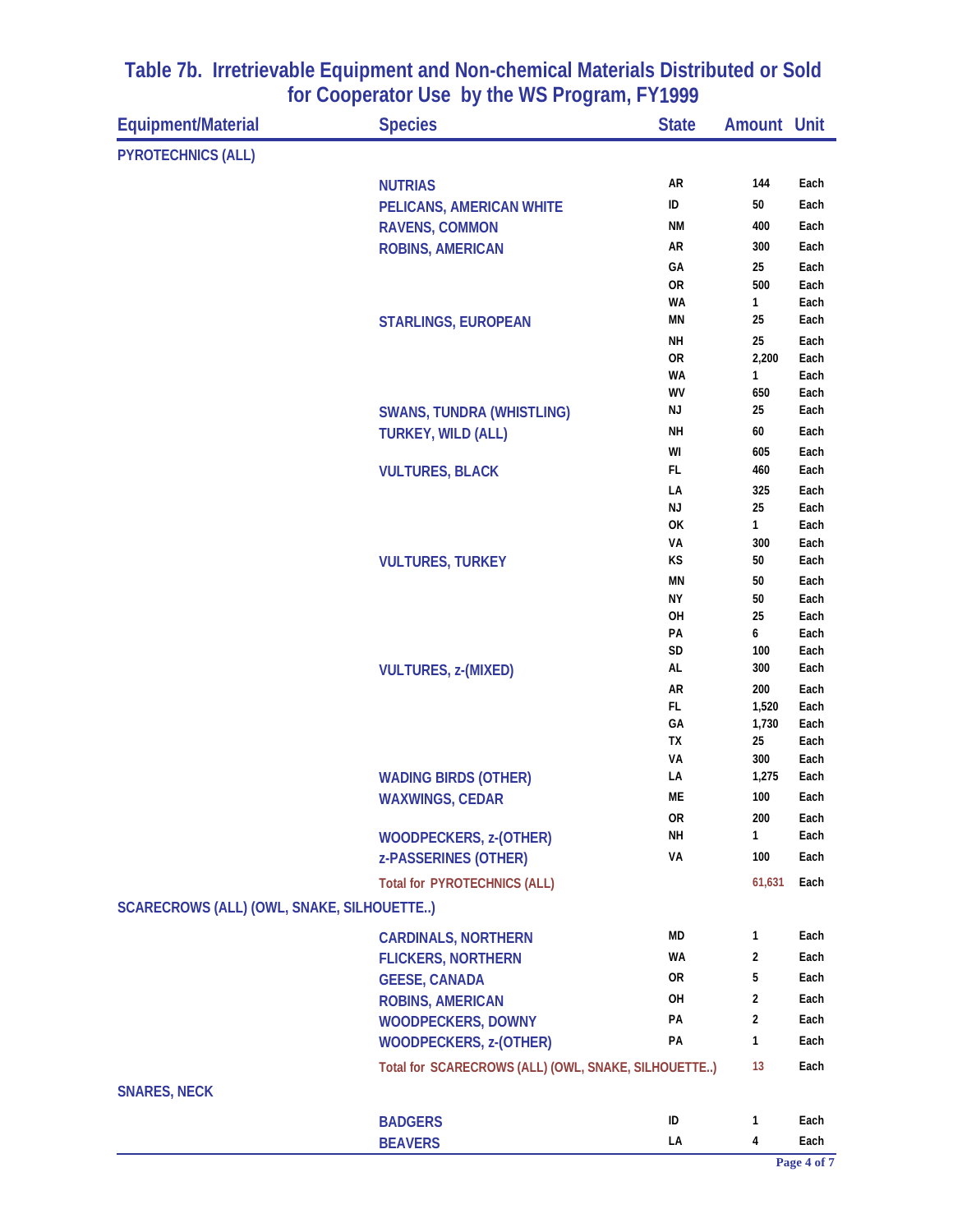| <b>Equipment/Material</b> | <b>Species</b>                       | <b>State</b>    | <b>Amount Unit</b>      |              |
|---------------------------|--------------------------------------|-----------------|-------------------------|--------------|
| <b>SNARES, NECK</b>       |                                      |                 |                         |              |
|                           | <b>BEAVERS</b>                       | <b>MS</b>       | 70                      | Each         |
|                           | <b>COYOTES</b>                       | CA              | 50                      | Each         |
|                           |                                      | IA              | 6                       | Each         |
|                           |                                      | TX              | 10                      | Each         |
|                           |                                      | VA              | 3                       | Each         |
|                           |                                      | WY              | 6                       | Each         |
|                           | <b>FOXES, RED</b>                    | ID              | 6                       | Each         |
|                           | <b>MINKS</b>                         | LA              | 5                       | Each         |
|                           | <b>RACCOONS</b>                      | МS              | 3                       | Each         |
|                           |                                      | VA              | 3                       | Each         |
|                           | <b>Total for SNARES, NECK</b>        |                 | 167                     | Each         |
| <b>TAPE, MYLAR</b>        |                                      |                 |                         |              |
|                           | <b>BLACKBIRDS, RED-WINGED</b>        | WV              | 6                       | Roll         |
|                           | <b>BLACKBIRDS, z-(MIXED SPECIES)</b> | DE              | 5                       | Roll         |
|                           |                                      | IN              | 1                       | Roll         |
|                           |                                      | КY              | $\overline{\mathbf{c}}$ | Roll         |
|                           |                                      | WV              | 12                      | Roll         |
|                           | <b>CARDINALS, NORTHERN</b>           | IN              | 1                       | Roll         |
|                           |                                      | <b>MD</b>       | 2                       | Roll         |
|                           | <b>CATBIRDS, GRAY</b>                | <b>MD</b>       | 1                       | Roll         |
|                           | <b>CRANES, SANDHILL</b>              | WI              | 10                      | Roll         |
|                           | <b>CROWS, AMERICAN</b>               | ID              | 1                       | Roll         |
|                           |                                      | MD              | 3                       | Roll         |
|                           |                                      | ME              | 5                       | Roll         |
|                           |                                      | <b>NH</b>       | 7                       | Roll         |
|                           |                                      | <b>TN</b>       | 1                       | Roll         |
|                           |                                      | WA              | 1                       | Roll         |
|                           | <b>DEER, MULE</b>                    | WA              | 3                       | Roll         |
|                           | <b>DEER, WHITE-TAILED</b>            | <b>MD</b>       | 5                       | Roll         |
|                           |                                      | <b>ND</b>       | 3                       | Roll         |
|                           |                                      | <b>NH</b>       | 1                       | Roll         |
|                           | <b>DOVE, SPOTTED</b>                 | HI              | 80                      | Roll         |
|                           | <b>DUCKS, DABBLING (OTHER)</b>       | <b>NC</b>       | $\mathbf{1}$            | Roll         |
|                           | <b>ELK (WAPITI)</b>                  | WA              | 1                       | Roll         |
|                           | <b>FLICKERS, NORTHERN</b>            | ID              | 3                       | Roll         |
|                           |                                      | MA              | 1                       | Roll         |
|                           |                                      | OH              | 3                       | Roll         |
|                           |                                      | OR              | 4                       | Roll         |
|                           | <b>GEESE, CANADA</b>                 | DE              | 2                       | Roll         |
|                           |                                      | $\sf ID$        | $\mathbf{1}$            | Roll         |
|                           |                                      | <b>MD</b>       | 206                     | Roll         |
|                           |                                      | ME<br><b>NC</b> | 17<br>$\mathbf{1}$      | Roll<br>Roll |
|                           |                                      | ND              | 5                       | Roll         |
|                           |                                      | <b>NH</b>       | $\boldsymbol{2}$        | Roll         |
|                           |                                      | NJ              | 3                       | Roll         |
|                           |                                      | OH              | 13                      | Roll         |
|                           |                                      | <b>OR</b>       | 29                      | Roll         |
|                           |                                      | PA              | 25                      | Roll         |
|                           |                                      | TN              | 1                       | Roll         |
|                           |                                      | WA              | 4                       | Roll         |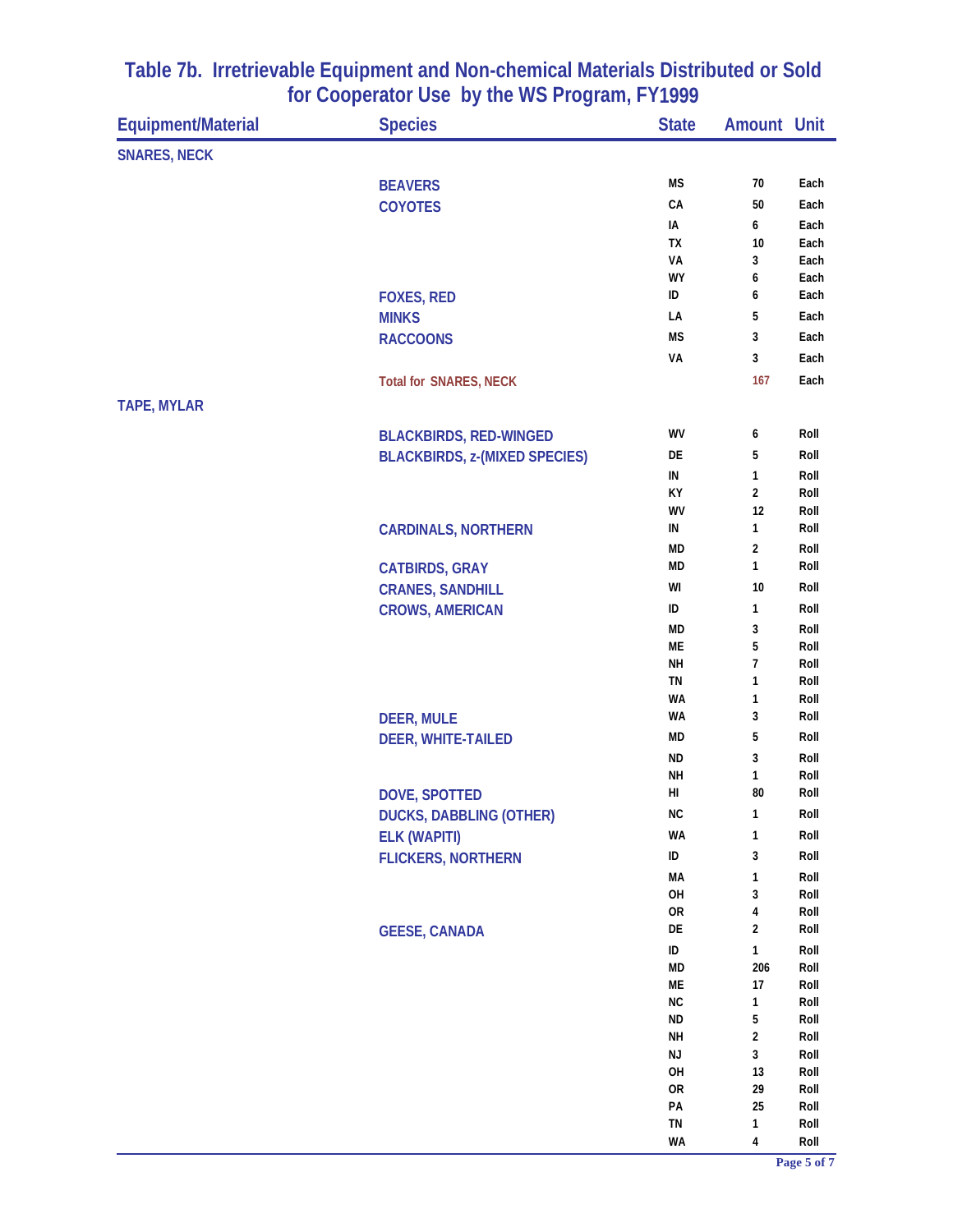| <b>TAPE, MYLAR</b><br>WI<br>$10\,$<br>Roll<br><b>GEESE, CANADA</b><br>WV<br>Roll<br>1<br>5<br>DE<br>Roll<br><b>GEESE, SNOW</b><br><b>MD</b><br>10<br>Roll<br>OH<br>1<br>Roll<br><b>GRACKLES, COMMON</b><br><b>MD</b><br>1<br>Roll<br>GULLS, z-(OTHER)<br><b>NY</b><br>Roll<br><b>HAWKS, COOPER'S</b><br>1<br>OH<br>$\mathbf{1}$<br>Roll<br><b>HAWKS, RED-TAILED</b><br><b>MD</b><br>3<br>Roll<br><b>HERONS, GREAT BLUE</b><br>PA<br>1<br>Roll<br>КY<br>1<br>Roll<br><b>MALLARDS</b><br><b>MD</b><br>32<br>Roll<br>OH<br>3<br>Roll<br><b>NH</b><br>9<br>Roll<br><b>MOOSE</b><br>OH<br>10<br>Roll<br><b>OWLS, GREAT HORNED</b><br>FL<br>$\mathbf{1}$<br>Roll<br><b>ROBINS, AMERICAN</b><br>ID<br>$\mathbf{1}$<br>Roll<br>3<br>NΗ<br>Roll<br>5<br>TN<br>Roll<br>SAPSUCKERS, YELLOW-BELLIED<br>КY<br>$\overline{2}$<br>Roll<br><b>STARLINGS, EUROPEAN</b><br><b>OR</b><br>4<br>Roll<br><b>MN</b><br>20<br>Roll<br><b>SWALLOWS, z-(OTHER)</b><br><b>NH</b><br>1<br>Roll<br><b>TURKEY, WILD (ALL)</b><br><b>FL</b><br>3<br>Roll<br><b>VULTURES, BLACK</b><br><b>MD</b><br>1<br>Roll<br><b>NY</b><br>1<br>Roll<br><b>VULTURES, TURKEY</b><br>PA<br>1<br>Roll<br>CT<br>$\overline{2}$<br>Roll<br><b>WOODPECKERS, DOWNY</b><br>IA<br>1<br>Roll<br>IN<br>5<br>Roll<br>МA<br>1<br>Roll<br>5<br><b>MN</b><br>Roll<br><b>MO</b><br>3<br>Roll<br>$\overline{1}$<br>OH<br>Roll<br>PA<br>2<br>Roll<br><b>CT</b><br>6<br>Roll<br><b>WOODPECKERS, HAIRY</b><br>IN<br>4<br>Roll<br><b>MA</b><br>2<br>Roll<br>$\mathbf{1}$<br><b>MD</b><br>Roll<br><b>NH</b><br>$\overline{2}$<br>Roll<br>OH<br>4<br>Roll<br>Roll<br>МA<br>1<br><b>WOODPECKERS, PILEATED</b><br><b>MD</b><br>1<br>Roll<br><b>MN</b><br>$\overline{2}$<br>Roll<br>$\overline{\mathbf{2}}$<br>OH<br>Roll<br>VA<br>1<br>Roll<br>3<br><b>MN</b><br>Roll<br><b>WOODPECKERS, RED-HEADED</b><br>KY<br><b>WOODPECKERS, z-(OTHER)</b><br>10<br>Roll<br><b>MD</b><br>45<br>Roll<br><b>NH</b><br>Roll<br>14<br>PA<br>$\overline{2}$<br>Roll | <b>Equipment/Material</b> | <b>Species</b> | <b>State</b> | <b>Amount Unit</b> |  |
|------------------------------------------------------------------------------------------------------------------------------------------------------------------------------------------------------------------------------------------------------------------------------------------------------------------------------------------------------------------------------------------------------------------------------------------------------------------------------------------------------------------------------------------------------------------------------------------------------------------------------------------------------------------------------------------------------------------------------------------------------------------------------------------------------------------------------------------------------------------------------------------------------------------------------------------------------------------------------------------------------------------------------------------------------------------------------------------------------------------------------------------------------------------------------------------------------------------------------------------------------------------------------------------------------------------------------------------------------------------------------------------------------------------------------------------------------------------------------------------------------------------------------------------------------------------------------------------------------------------------------------------------------------------------------------------------------------------------------------------------------------------------------------------------------------------------------------------------------------------------------------------------------------------------------------------------------------------------------|---------------------------|----------------|--------------|--------------------|--|
|                                                                                                                                                                                                                                                                                                                                                                                                                                                                                                                                                                                                                                                                                                                                                                                                                                                                                                                                                                                                                                                                                                                                                                                                                                                                                                                                                                                                                                                                                                                                                                                                                                                                                                                                                                                                                                                                                                                                                                              |                           |                |              |                    |  |
|                                                                                                                                                                                                                                                                                                                                                                                                                                                                                                                                                                                                                                                                                                                                                                                                                                                                                                                                                                                                                                                                                                                                                                                                                                                                                                                                                                                                                                                                                                                                                                                                                                                                                                                                                                                                                                                                                                                                                                              |                           |                |              |                    |  |
|                                                                                                                                                                                                                                                                                                                                                                                                                                                                                                                                                                                                                                                                                                                                                                                                                                                                                                                                                                                                                                                                                                                                                                                                                                                                                                                                                                                                                                                                                                                                                                                                                                                                                                                                                                                                                                                                                                                                                                              |                           |                |              |                    |  |
|                                                                                                                                                                                                                                                                                                                                                                                                                                                                                                                                                                                                                                                                                                                                                                                                                                                                                                                                                                                                                                                                                                                                                                                                                                                                                                                                                                                                                                                                                                                                                                                                                                                                                                                                                                                                                                                                                                                                                                              |                           |                |              |                    |  |
|                                                                                                                                                                                                                                                                                                                                                                                                                                                                                                                                                                                                                                                                                                                                                                                                                                                                                                                                                                                                                                                                                                                                                                                                                                                                                                                                                                                                                                                                                                                                                                                                                                                                                                                                                                                                                                                                                                                                                                              |                           |                |              |                    |  |
|                                                                                                                                                                                                                                                                                                                                                                                                                                                                                                                                                                                                                                                                                                                                                                                                                                                                                                                                                                                                                                                                                                                                                                                                                                                                                                                                                                                                                                                                                                                                                                                                                                                                                                                                                                                                                                                                                                                                                                              |                           |                |              |                    |  |
|                                                                                                                                                                                                                                                                                                                                                                                                                                                                                                                                                                                                                                                                                                                                                                                                                                                                                                                                                                                                                                                                                                                                                                                                                                                                                                                                                                                                                                                                                                                                                                                                                                                                                                                                                                                                                                                                                                                                                                              |                           |                |              |                    |  |
|                                                                                                                                                                                                                                                                                                                                                                                                                                                                                                                                                                                                                                                                                                                                                                                                                                                                                                                                                                                                                                                                                                                                                                                                                                                                                                                                                                                                                                                                                                                                                                                                                                                                                                                                                                                                                                                                                                                                                                              |                           |                |              |                    |  |
|                                                                                                                                                                                                                                                                                                                                                                                                                                                                                                                                                                                                                                                                                                                                                                                                                                                                                                                                                                                                                                                                                                                                                                                                                                                                                                                                                                                                                                                                                                                                                                                                                                                                                                                                                                                                                                                                                                                                                                              |                           |                |              |                    |  |
|                                                                                                                                                                                                                                                                                                                                                                                                                                                                                                                                                                                                                                                                                                                                                                                                                                                                                                                                                                                                                                                                                                                                                                                                                                                                                                                                                                                                                                                                                                                                                                                                                                                                                                                                                                                                                                                                                                                                                                              |                           |                |              |                    |  |
|                                                                                                                                                                                                                                                                                                                                                                                                                                                                                                                                                                                                                                                                                                                                                                                                                                                                                                                                                                                                                                                                                                                                                                                                                                                                                                                                                                                                                                                                                                                                                                                                                                                                                                                                                                                                                                                                                                                                                                              |                           |                |              |                    |  |
|                                                                                                                                                                                                                                                                                                                                                                                                                                                                                                                                                                                                                                                                                                                                                                                                                                                                                                                                                                                                                                                                                                                                                                                                                                                                                                                                                                                                                                                                                                                                                                                                                                                                                                                                                                                                                                                                                                                                                                              |                           |                |              |                    |  |
|                                                                                                                                                                                                                                                                                                                                                                                                                                                                                                                                                                                                                                                                                                                                                                                                                                                                                                                                                                                                                                                                                                                                                                                                                                                                                                                                                                                                                                                                                                                                                                                                                                                                                                                                                                                                                                                                                                                                                                              |                           |                |              |                    |  |
|                                                                                                                                                                                                                                                                                                                                                                                                                                                                                                                                                                                                                                                                                                                                                                                                                                                                                                                                                                                                                                                                                                                                                                                                                                                                                                                                                                                                                                                                                                                                                                                                                                                                                                                                                                                                                                                                                                                                                                              |                           |                |              |                    |  |
|                                                                                                                                                                                                                                                                                                                                                                                                                                                                                                                                                                                                                                                                                                                                                                                                                                                                                                                                                                                                                                                                                                                                                                                                                                                                                                                                                                                                                                                                                                                                                                                                                                                                                                                                                                                                                                                                                                                                                                              |                           |                |              |                    |  |
|                                                                                                                                                                                                                                                                                                                                                                                                                                                                                                                                                                                                                                                                                                                                                                                                                                                                                                                                                                                                                                                                                                                                                                                                                                                                                                                                                                                                                                                                                                                                                                                                                                                                                                                                                                                                                                                                                                                                                                              |                           |                |              |                    |  |
|                                                                                                                                                                                                                                                                                                                                                                                                                                                                                                                                                                                                                                                                                                                                                                                                                                                                                                                                                                                                                                                                                                                                                                                                                                                                                                                                                                                                                                                                                                                                                                                                                                                                                                                                                                                                                                                                                                                                                                              |                           |                |              |                    |  |
|                                                                                                                                                                                                                                                                                                                                                                                                                                                                                                                                                                                                                                                                                                                                                                                                                                                                                                                                                                                                                                                                                                                                                                                                                                                                                                                                                                                                                                                                                                                                                                                                                                                                                                                                                                                                                                                                                                                                                                              |                           |                |              |                    |  |
|                                                                                                                                                                                                                                                                                                                                                                                                                                                                                                                                                                                                                                                                                                                                                                                                                                                                                                                                                                                                                                                                                                                                                                                                                                                                                                                                                                                                                                                                                                                                                                                                                                                                                                                                                                                                                                                                                                                                                                              |                           |                |              |                    |  |
|                                                                                                                                                                                                                                                                                                                                                                                                                                                                                                                                                                                                                                                                                                                                                                                                                                                                                                                                                                                                                                                                                                                                                                                                                                                                                                                                                                                                                                                                                                                                                                                                                                                                                                                                                                                                                                                                                                                                                                              |                           |                |              |                    |  |
|                                                                                                                                                                                                                                                                                                                                                                                                                                                                                                                                                                                                                                                                                                                                                                                                                                                                                                                                                                                                                                                                                                                                                                                                                                                                                                                                                                                                                                                                                                                                                                                                                                                                                                                                                                                                                                                                                                                                                                              |                           |                |              |                    |  |
|                                                                                                                                                                                                                                                                                                                                                                                                                                                                                                                                                                                                                                                                                                                                                                                                                                                                                                                                                                                                                                                                                                                                                                                                                                                                                                                                                                                                                                                                                                                                                                                                                                                                                                                                                                                                                                                                                                                                                                              |                           |                |              |                    |  |
|                                                                                                                                                                                                                                                                                                                                                                                                                                                                                                                                                                                                                                                                                                                                                                                                                                                                                                                                                                                                                                                                                                                                                                                                                                                                                                                                                                                                                                                                                                                                                                                                                                                                                                                                                                                                                                                                                                                                                                              |                           |                |              |                    |  |
|                                                                                                                                                                                                                                                                                                                                                                                                                                                                                                                                                                                                                                                                                                                                                                                                                                                                                                                                                                                                                                                                                                                                                                                                                                                                                                                                                                                                                                                                                                                                                                                                                                                                                                                                                                                                                                                                                                                                                                              |                           |                |              |                    |  |
|                                                                                                                                                                                                                                                                                                                                                                                                                                                                                                                                                                                                                                                                                                                                                                                                                                                                                                                                                                                                                                                                                                                                                                                                                                                                                                                                                                                                                                                                                                                                                                                                                                                                                                                                                                                                                                                                                                                                                                              |                           |                |              |                    |  |
|                                                                                                                                                                                                                                                                                                                                                                                                                                                                                                                                                                                                                                                                                                                                                                                                                                                                                                                                                                                                                                                                                                                                                                                                                                                                                                                                                                                                                                                                                                                                                                                                                                                                                                                                                                                                                                                                                                                                                                              |                           |                |              |                    |  |
|                                                                                                                                                                                                                                                                                                                                                                                                                                                                                                                                                                                                                                                                                                                                                                                                                                                                                                                                                                                                                                                                                                                                                                                                                                                                                                                                                                                                                                                                                                                                                                                                                                                                                                                                                                                                                                                                                                                                                                              |                           |                |              |                    |  |
|                                                                                                                                                                                                                                                                                                                                                                                                                                                                                                                                                                                                                                                                                                                                                                                                                                                                                                                                                                                                                                                                                                                                                                                                                                                                                                                                                                                                                                                                                                                                                                                                                                                                                                                                                                                                                                                                                                                                                                              |                           |                |              |                    |  |
|                                                                                                                                                                                                                                                                                                                                                                                                                                                                                                                                                                                                                                                                                                                                                                                                                                                                                                                                                                                                                                                                                                                                                                                                                                                                                                                                                                                                                                                                                                                                                                                                                                                                                                                                                                                                                                                                                                                                                                              |                           |                |              |                    |  |
|                                                                                                                                                                                                                                                                                                                                                                                                                                                                                                                                                                                                                                                                                                                                                                                                                                                                                                                                                                                                                                                                                                                                                                                                                                                                                                                                                                                                                                                                                                                                                                                                                                                                                                                                                                                                                                                                                                                                                                              |                           |                |              |                    |  |
|                                                                                                                                                                                                                                                                                                                                                                                                                                                                                                                                                                                                                                                                                                                                                                                                                                                                                                                                                                                                                                                                                                                                                                                                                                                                                                                                                                                                                                                                                                                                                                                                                                                                                                                                                                                                                                                                                                                                                                              |                           |                |              |                    |  |
|                                                                                                                                                                                                                                                                                                                                                                                                                                                                                                                                                                                                                                                                                                                                                                                                                                                                                                                                                                                                                                                                                                                                                                                                                                                                                                                                                                                                                                                                                                                                                                                                                                                                                                                                                                                                                                                                                                                                                                              |                           |                |              |                    |  |
|                                                                                                                                                                                                                                                                                                                                                                                                                                                                                                                                                                                                                                                                                                                                                                                                                                                                                                                                                                                                                                                                                                                                                                                                                                                                                                                                                                                                                                                                                                                                                                                                                                                                                                                                                                                                                                                                                                                                                                              |                           |                |              |                    |  |
|                                                                                                                                                                                                                                                                                                                                                                                                                                                                                                                                                                                                                                                                                                                                                                                                                                                                                                                                                                                                                                                                                                                                                                                                                                                                                                                                                                                                                                                                                                                                                                                                                                                                                                                                                                                                                                                                                                                                                                              |                           |                |              |                    |  |
|                                                                                                                                                                                                                                                                                                                                                                                                                                                                                                                                                                                                                                                                                                                                                                                                                                                                                                                                                                                                                                                                                                                                                                                                                                                                                                                                                                                                                                                                                                                                                                                                                                                                                                                                                                                                                                                                                                                                                                              |                           |                |              |                    |  |
|                                                                                                                                                                                                                                                                                                                                                                                                                                                                                                                                                                                                                                                                                                                                                                                                                                                                                                                                                                                                                                                                                                                                                                                                                                                                                                                                                                                                                                                                                                                                                                                                                                                                                                                                                                                                                                                                                                                                                                              |                           |                |              |                    |  |
|                                                                                                                                                                                                                                                                                                                                                                                                                                                                                                                                                                                                                                                                                                                                                                                                                                                                                                                                                                                                                                                                                                                                                                                                                                                                                                                                                                                                                                                                                                                                                                                                                                                                                                                                                                                                                                                                                                                                                                              |                           |                |              |                    |  |
|                                                                                                                                                                                                                                                                                                                                                                                                                                                                                                                                                                                                                                                                                                                                                                                                                                                                                                                                                                                                                                                                                                                                                                                                                                                                                                                                                                                                                                                                                                                                                                                                                                                                                                                                                                                                                                                                                                                                                                              |                           |                |              |                    |  |
|                                                                                                                                                                                                                                                                                                                                                                                                                                                                                                                                                                                                                                                                                                                                                                                                                                                                                                                                                                                                                                                                                                                                                                                                                                                                                                                                                                                                                                                                                                                                                                                                                                                                                                                                                                                                                                                                                                                                                                              |                           |                |              |                    |  |
|                                                                                                                                                                                                                                                                                                                                                                                                                                                                                                                                                                                                                                                                                                                                                                                                                                                                                                                                                                                                                                                                                                                                                                                                                                                                                                                                                                                                                                                                                                                                                                                                                                                                                                                                                                                                                                                                                                                                                                              |                           |                |              |                    |  |
|                                                                                                                                                                                                                                                                                                                                                                                                                                                                                                                                                                                                                                                                                                                                                                                                                                                                                                                                                                                                                                                                                                                                                                                                                                                                                                                                                                                                                                                                                                                                                                                                                                                                                                                                                                                                                                                                                                                                                                              |                           |                |              |                    |  |
|                                                                                                                                                                                                                                                                                                                                                                                                                                                                                                                                                                                                                                                                                                                                                                                                                                                                                                                                                                                                                                                                                                                                                                                                                                                                                                                                                                                                                                                                                                                                                                                                                                                                                                                                                                                                                                                                                                                                                                              |                           |                |              |                    |  |
|                                                                                                                                                                                                                                                                                                                                                                                                                                                                                                                                                                                                                                                                                                                                                                                                                                                                                                                                                                                                                                                                                                                                                                                                                                                                                                                                                                                                                                                                                                                                                                                                                                                                                                                                                                                                                                                                                                                                                                              |                           |                |              |                    |  |
|                                                                                                                                                                                                                                                                                                                                                                                                                                                                                                                                                                                                                                                                                                                                                                                                                                                                                                                                                                                                                                                                                                                                                                                                                                                                                                                                                                                                                                                                                                                                                                                                                                                                                                                                                                                                                                                                                                                                                                              |                           |                |              |                    |  |
|                                                                                                                                                                                                                                                                                                                                                                                                                                                                                                                                                                                                                                                                                                                                                                                                                                                                                                                                                                                                                                                                                                                                                                                                                                                                                                                                                                                                                                                                                                                                                                                                                                                                                                                                                                                                                                                                                                                                                                              |                           |                |              |                    |  |
|                                                                                                                                                                                                                                                                                                                                                                                                                                                                                                                                                                                                                                                                                                                                                                                                                                                                                                                                                                                                                                                                                                                                                                                                                                                                                                                                                                                                                                                                                                                                                                                                                                                                                                                                                                                                                                                                                                                                                                              |                           |                |              |                    |  |
|                                                                                                                                                                                                                                                                                                                                                                                                                                                                                                                                                                                                                                                                                                                                                                                                                                                                                                                                                                                                                                                                                                                                                                                                                                                                                                                                                                                                                                                                                                                                                                                                                                                                                                                                                                                                                                                                                                                                                                              |                           |                |              |                    |  |
|                                                                                                                                                                                                                                                                                                                                                                                                                                                                                                                                                                                                                                                                                                                                                                                                                                                                                                                                                                                                                                                                                                                                                                                                                                                                                                                                                                                                                                                                                                                                                                                                                                                                                                                                                                                                                                                                                                                                                                              |                           |                |              |                    |  |
|                                                                                                                                                                                                                                                                                                                                                                                                                                                                                                                                                                                                                                                                                                                                                                                                                                                                                                                                                                                                                                                                                                                                                                                                                                                                                                                                                                                                                                                                                                                                                                                                                                                                                                                                                                                                                                                                                                                                                                              |                           |                |              |                    |  |